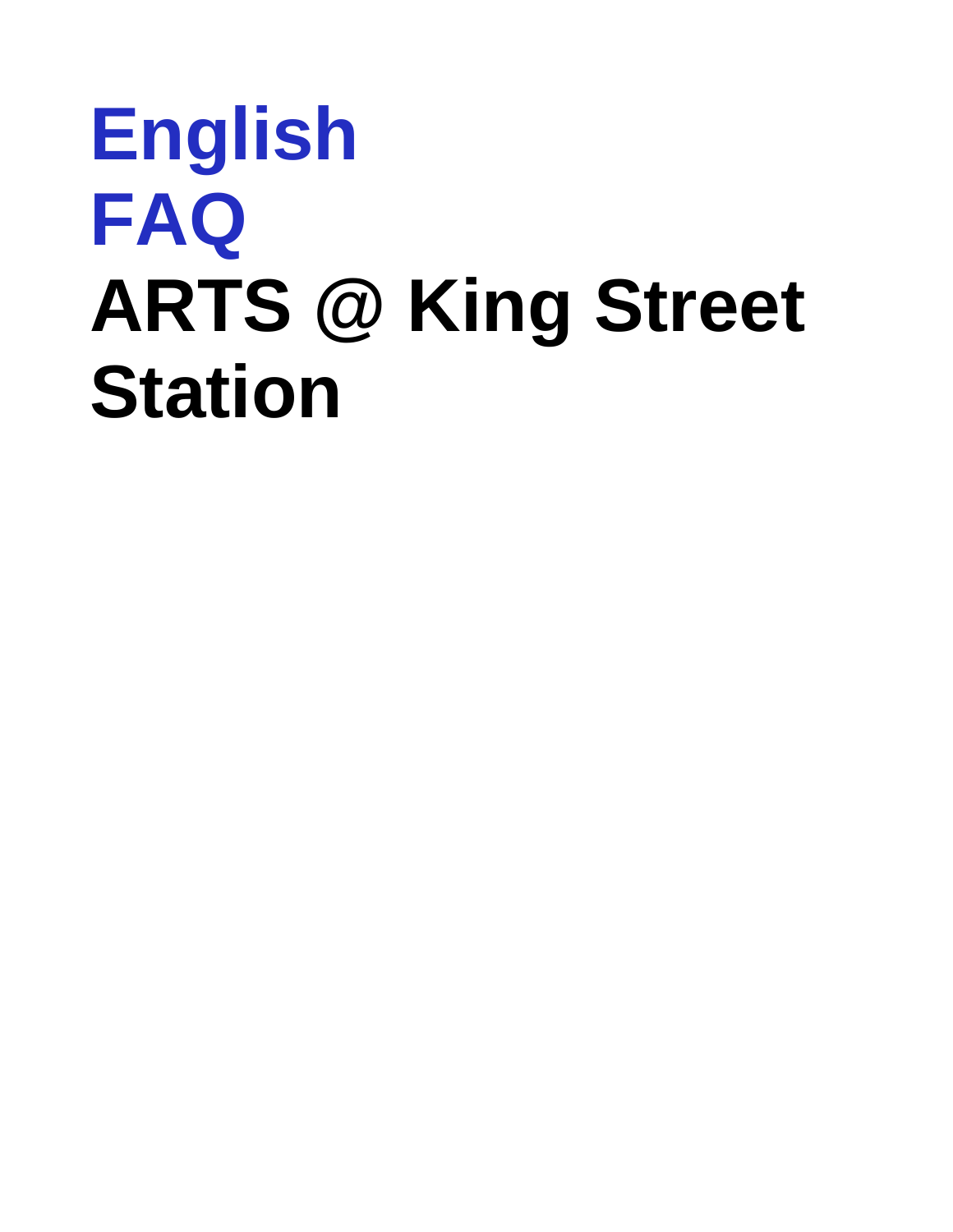# **ARTS @ King Street Station FAQ**

# **How do I get to King Street Station (directions)?**

The address of King Street Station is [303 S Jackson St, Seattle, WA 98104.](https://goo.gl/maps/CkDQ4NWVBtT2) The station is conveniently located where the Downtown Central Business District, Pioneer Square, and the Chinatown / International District all meet (on Jackson Street between 3rd and 4th Avenues South).

#### **There are multiple options for reaching the station using public transit:**

- [The Sounder](https://www.soundtransit.org/sounder) regional commuter train stops at the station, as do all of [Amtrak's](https://www.amtrak.com/) national and international lines.
- The [Link Light Rail](https://www.soundtransit.org/Schedules/Link-light-rail) stops at the International District Station, one block east of the station.
- Many [King County](https://kingcounty.gov/depts/transportation/metro/schedules-maps.aspx) Metro Bus lines pass within a block of the station, including 1, 7, 36, 14. **Where do I park?** There are multiple paid garages and parking lots in the neighborhood, as well as street parking. View the [Seattle Parking Map](http://web6.seattle.gov/sdot/seattleparkingmap/) here.

### **Is King Street Station ADA accessible?**

Yes, there is an ADA-compliant elevator that services every level of the station. ARTS @ King Street Station has ADA-compliant, all-gender restrooms.

#### **When will the cultural space open to the public?**

Our inaugural exhibition opens on **Saturday, January 19, 2019.** It is *[yəhaw̓](https://yehawshow.com/) ,* an open call exhibition celebrating the depth and diversity of Indigenous art made in the Pacific Northwest. [Subscribe to our](https://www.seattle.gov/arts/about-us#enews)  [e-news](https://www.seattle.gov/arts/about-us#enews) and follow us on [Facebook,](https://www.facebook.com/SeattleArts) [Twitter,](https://twitter.com/SeattleArts) [Instagram,](https://www.instagram.com/seaofficeofarts/) [YouTube,](https://www.youtube.com/user/seattlearts) and our [ArtBeat Blog](http://artbeat.seattle.gov/) for announcements.

#### **What are the operating hours?**

From Tuesday, January 22, 2019 onward, ARTS @ King Street Station public gallery hours will be **Tuesday-Saturday, 10am-5pm, and open until 8pm on Thursdays.**

Administrative office hours will continue to be Monday-Friday, 8am-5pm.

These hours were determined by what we learned through the outreach process. We want to be open and accessible to the thousands of transit and rail passengers who move through the station during the day every week, while recognizing that most of our city takes advantage of cultural activity outside of their work schedule.

#### **What floors will be dedicated cultural space? How large is the 3rd floor?**

**ARTS @ King Street Station occupies the entire third floor of King Street Station.** This interior space is 17,130 square feet. There will be 10,000 sq.ft.dedicated to cultural programming, including an exhibition gallery, "grey box" performance space, conference/meeting rooms, and a lounge with WiFi. [Download renderings here](http://www.seattle.gov/Documents/Departments/Arts/Downloads/About/161105%20OK%20presentation.pptx) (.pptx format). The rest will serve as administrative offices for the Seattle Office of Arts & Culture.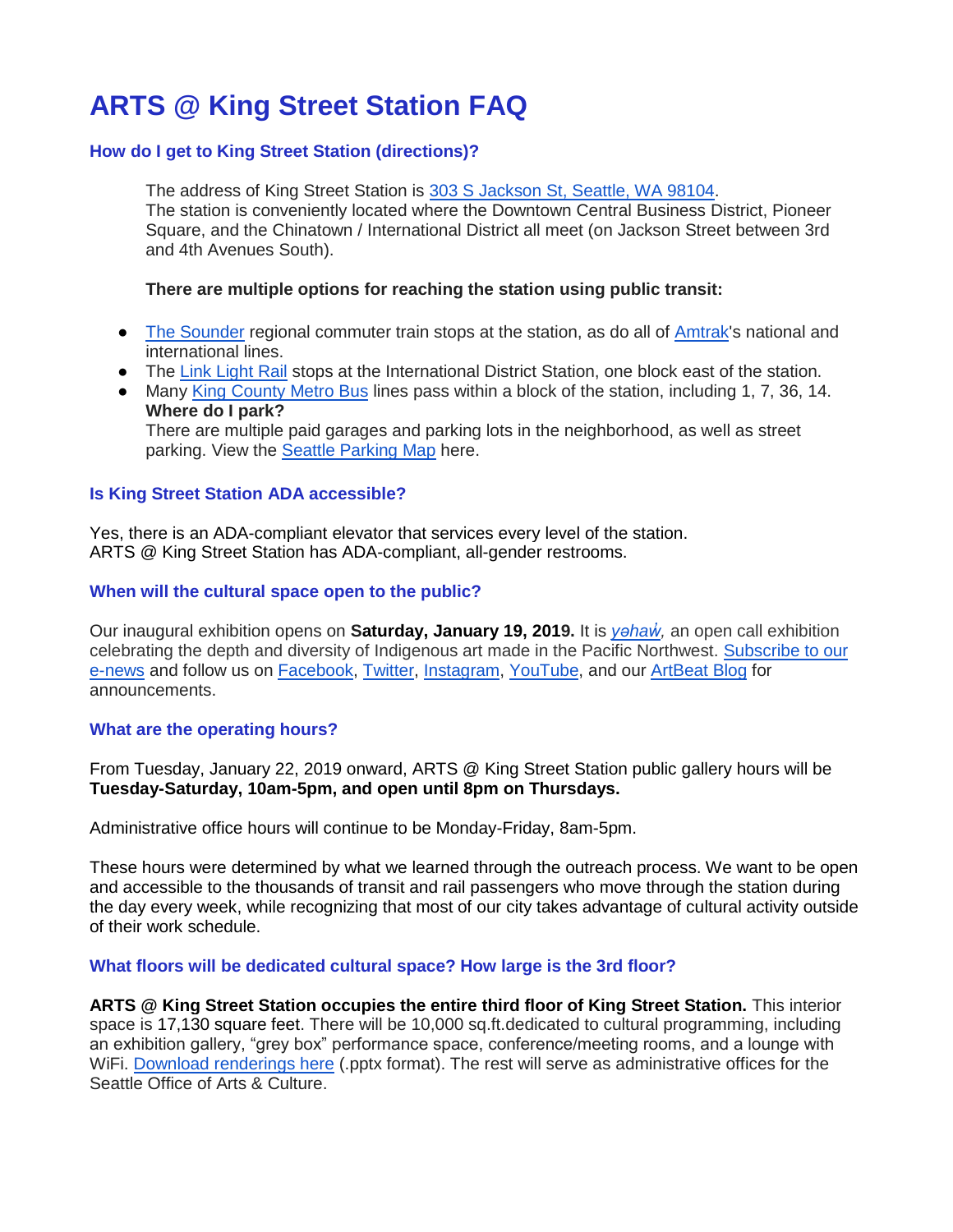### **Who designed and built the newly renovated space?**

For this new third floor renovation, [Olson Kundig](https://www.olsonkundig.com/) is the Concept & Gallery Designer. Schacht Aslani [Architects](http://www.saarch.com/) is the Architect. [Centennial Contractors Enterprises, Inc.](http://www.cce-inc.com/) is the Contractor.

# **What is the historic space like?**

It is a raw, open, old, warehouse-y space, one of the last of its kind downtown. It is open to the roof of the building, which pitches from about 12 feet high at the perimeter to about 35 feet high at the apex. There is structural truss (both 1906 construction and 2010 seismic retrofitting) throughout the space, and exposed ductwork, conduit, and other mechanical systems. There are structural steel columns roughly every 15 feet throughout the space. [More information about the building is available here.](http://www.seattle.gov/transportation/projects-and-programs/programs/transit-program/king-street-station)

### **What is the timeline?**

- **April - June 2016:** Planning and Preparation
- **May - December 2016:** Community Conversations
- **January - April 2017:** Draft and present community findings
- **January - July 2018:** Draft ARTS @ King Street Station Programming Plan
- **May - November 2018:** Construction
- **November - December 2018:** Office of Arts & Culture moves its administrative offices
- **January 2019:** First exhibition, *[yəhaw̓](https://yehawshow.com/) ,* opens to the public

Alongside our long-term planning, pop-up activations of King Street Station took place in 2015-2017:

- *[Out Of Sight 2015](http://www.outofsight.space/artist-list/)*, Vital 5 Productions, August 2015
- *[Giant Steps](https://www.seattletimes.com/entertainment/visual-arts/shoot-the-moon-exhibit-at-king-street-station-imagines-art-in-space/)*, Vital 5 Productions, March 2016
- *[Transience](https://www.lionsmain.org/new-events/2016/11/11/transience)*, Lion's Main Art Collective, May 2016
- *[TUF LUV](https://www.tuf-seattle.com/tufluv/)*, TUF Collective, June 2016
- *[Out Of Sight 2016](http://www.outofsight.space/artistlist/)*, Vital 5 Productions, August 2016
- *[9e2](https://vimeo.com/196669696)*, October 2016
- *[The Bureau of Arts & Culture](https://www.vital5productions.com/i-am-from-bellevue-1-1),* Vital 5 Productions, December 2016
- *[Truth B Told](http://www.onyxarts.org/events.html)*, ONYX Fine Arts, January-February 2017
- *[BorderLands + And She Persisted](http://www.seattle.gov/arts/borderlands)*, Seattle Office of Arts & Culture, August-October 2017

### **How can I participate? I'm interested in using this space; how can I submit a proposal?**

Beginning in mid-2018, we will launch an open call process for community involvement, including advising, volunteering, and submitting exhibition and program proposals. [Subscribe to our e-news](https://www.seattle.gov/arts/about-us#enews) and follow us on [Facebook,](https://www.facebook.com/SeattleArts) [Twitter,](https://twitter.com/SeattleArts) [Instagram,](https://www.instagram.com/seaofficeofarts/) [YouTube,](https://www.youtube.com/user/seattlearts) and our [ArtBeat Blog](http://artbeat.seattle.gov/) for announcements.

### **How do you plan to engage the community in how the space is used?**

Background: In 2016, the Office of Arts & Culture conducted community outreach meetings in King Street Station in accordance with the Race and Social Justice Initiative (RSJI) Racial Equity Toolkit (RET). This resulted in the *[King Street Station Community Feedback Report](https://www.seattle.gov/Documents/Departments/Arts/Downloads/About/2018_1-REPORT-KSS-SCREEN.pdf)*. Scholars from the UW Evans School of Public Policy and Governance independently developed *[Reimagining King Street](http://www.seattle.gov/Documents/Departments/Arts/Downloads/About/EvansSchool_ReimaginingKSSRacialEquityLens.pdf)  [Station through a Racial Equity and Social Justice Lens](http://www.seattle.gov/Documents/Departments/Arts/Downloads/About/EvansSchool_ReimaginingKSSRacialEquityLens.pdf)*.

Informed by both reports, we developed the *[ARTS @ King Street Station Programming Plan](http://www.seattle.gov/Documents/Departments/Arts/Downloads/About/2018_8_22-KSSProgrammingPlan.pdf)* to reflect the highest caliber of work being created in the region.